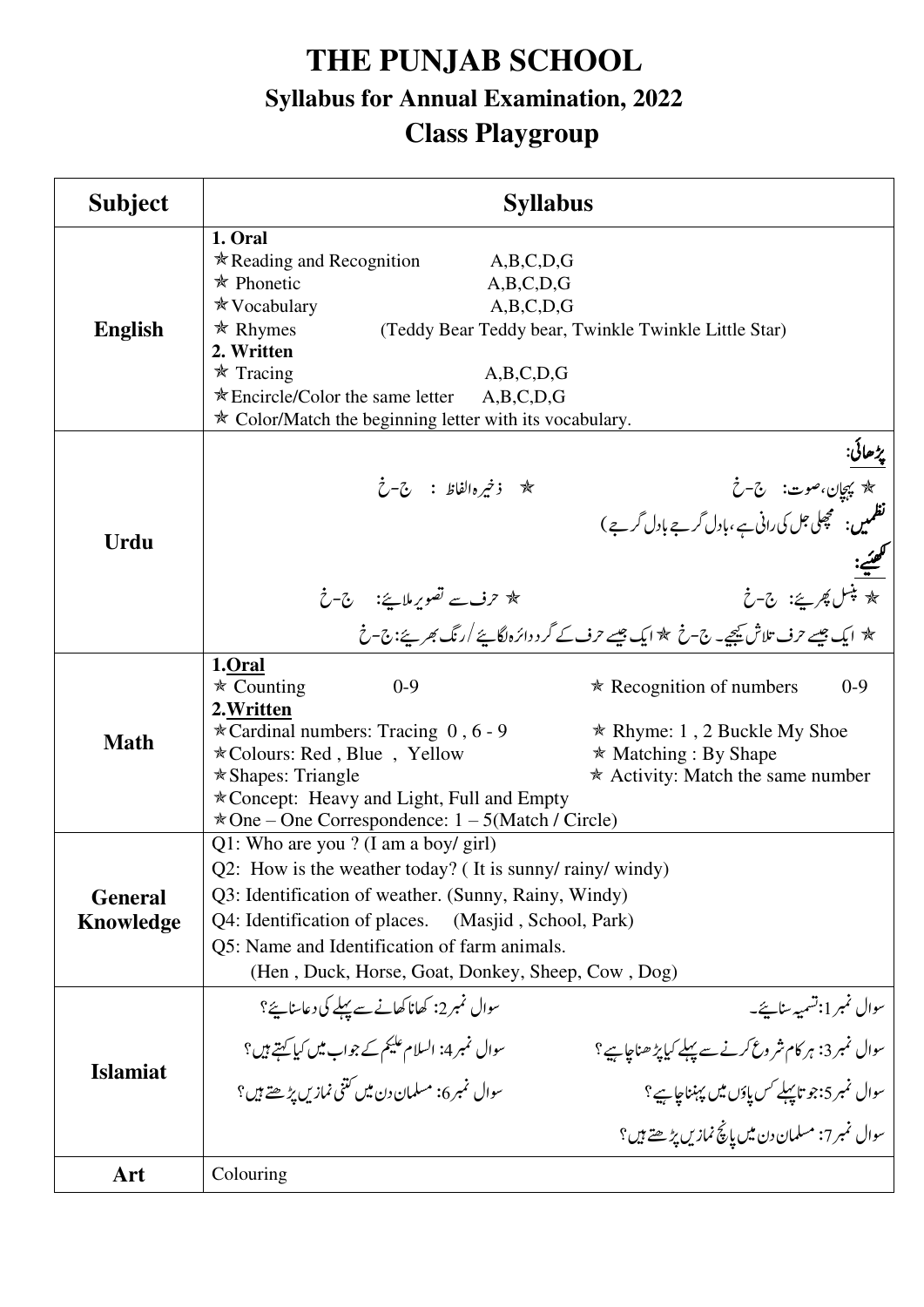### **Class: Nursery**

| <b>Subjects</b>                    | <b>Syllabus</b>                                                                                                                                                           |                                                            |                                                         |
|------------------------------------|---------------------------------------------------------------------------------------------------------------------------------------------------------------------------|------------------------------------------------------------|---------------------------------------------------------|
|                                    | <b>Reading</b>                                                                                                                                                            |                                                            |                                                         |
|                                    | My first Reading book (Page #1-52) (Page #34 -38 not included)                                                                                                            |                                                            |                                                         |
|                                    | $\star$ Reading and recognition                                                                                                                                           | Aa - $Zz$                                                  |                                                         |
|                                    | $\star$ Phonetic                                                                                                                                                          | $Aa - ZZ$                                                  |                                                         |
|                                    | $\star$ Vocabulary                                                                                                                                                        | $Aa - ZZ$                                                  |                                                         |
|                                    | <b>★ Sentence Practice</b>                                                                                                                                                |                                                            |                                                         |
|                                    | $\star$ Rhymes (Final term)                                                                                                                                               |                                                            |                                                         |
|                                    | Written                                                                                                                                                                   |                                                            |                                                         |
|                                    | $*$ Writing                                                                                                                                                               | $a - z$                                                    |                                                         |
| <b>English</b>                     | $\star$ Fill in the blanks                                                                                                                                                | $a - z$                                                    |                                                         |
|                                    | $\star$ Rearrange the letter                                                                                                                                              | $a - z$                                                    |                                                         |
|                                    | $\star$ Change capital into small                                                                                                                                         | $a - z$                                                    |                                                         |
|                                    | $*$ First letter of the picture                                                                                                                                           | $a - z$                                                    |                                                         |
|                                    | $\star$ Dictation (a-z) + Notebook page #71                                                                                                                               |                                                            |                                                         |
|                                    |                                                                                                                                                                           |                                                            | <b>پڑھائی:</b> میرایہلاار دو قاعدہ (ا۔ے) صفحہ نمبر 50-1 |
|                                    |                                                                                                                                                                           |                                                            |                                                         |
|                                    |                                                                                                                                                                           | * <sup>نظمی</sup> یں: فا <sup>ئن</sup> ل ٹرم               | ★ دوحر في الفاظ                                         |
| <b>Urdu</b>                        |                                                                                                                                                                           |                                                            | لكھائي.                                                 |
|                                    |                                                                                                                                                                           |                                                            |                                                         |
|                                    | * خوش خطی (ف۔ے) ہے میں پہنچ حیونی اشکال (ب–ے) میں تھوری <i>ے حر</i> ف ملاہئے: (ا۔ے)<br>* نقاط لگاہئے: (ا۔ے) میں تصویر کا پہلا حرف کھیے: (ا۔ے) میں خالی جگہ پر کریں: (ا۔ے) |                                                            |                                                         |
|                                    |                                                                                                                                                                           | * تروف کوترتیب دیں: (اے) * املا: (اے) ،نوٹ بک صفحہ نمبر 75 |                                                         |
|                                    | <b>Reading</b>                                                                                                                                                            |                                                            |                                                         |
|                                    | $*$ My First Counting Book Pg. 1-47                                                                                                                                       |                                                            |                                                         |
|                                    | $\star$ Counting (0-100)                                                                                                                                                  | $\star$ Recognition (0-100)                                |                                                         |
| <b>Mathematics</b>                 | Written                                                                                                                                                                   |                                                            |                                                         |
|                                    | $\star$ Writing (0-100)                                                                                                                                                   | $\star$ Count & Write (1-20)                               |                                                         |
|                                    | $\star$ What comes after/between? (0-30)                                                                                                                                  | $\star$ Dodging (0 – 100)                                  |                                                         |
|                                    | * Shapes: Circle, Square, Triangle, Oval, Rectangle                                                                                                                       |                                                            |                                                         |
|                                    | $\star$ Concept: Thick and Thin                                                                                                                                           | $\star$ Addition(1-9)                                      |                                                         |
|                                    | * Add one more $(1 – 9)$                                                                                                                                                  | $*$ Sets                                                   |                                                         |
| <b>General</b><br><b>Knowledge</b> | فائتل ٹرم                                                                                                                                                                 |                                                            |                                                         |
| <b>Conversation</b>                | <b>Final Term</b>                                                                                                                                                         |                                                            |                                                         |
| <b>Islamiat</b>                    | Final Term                                                                                                                                                                |                                                            |                                                         |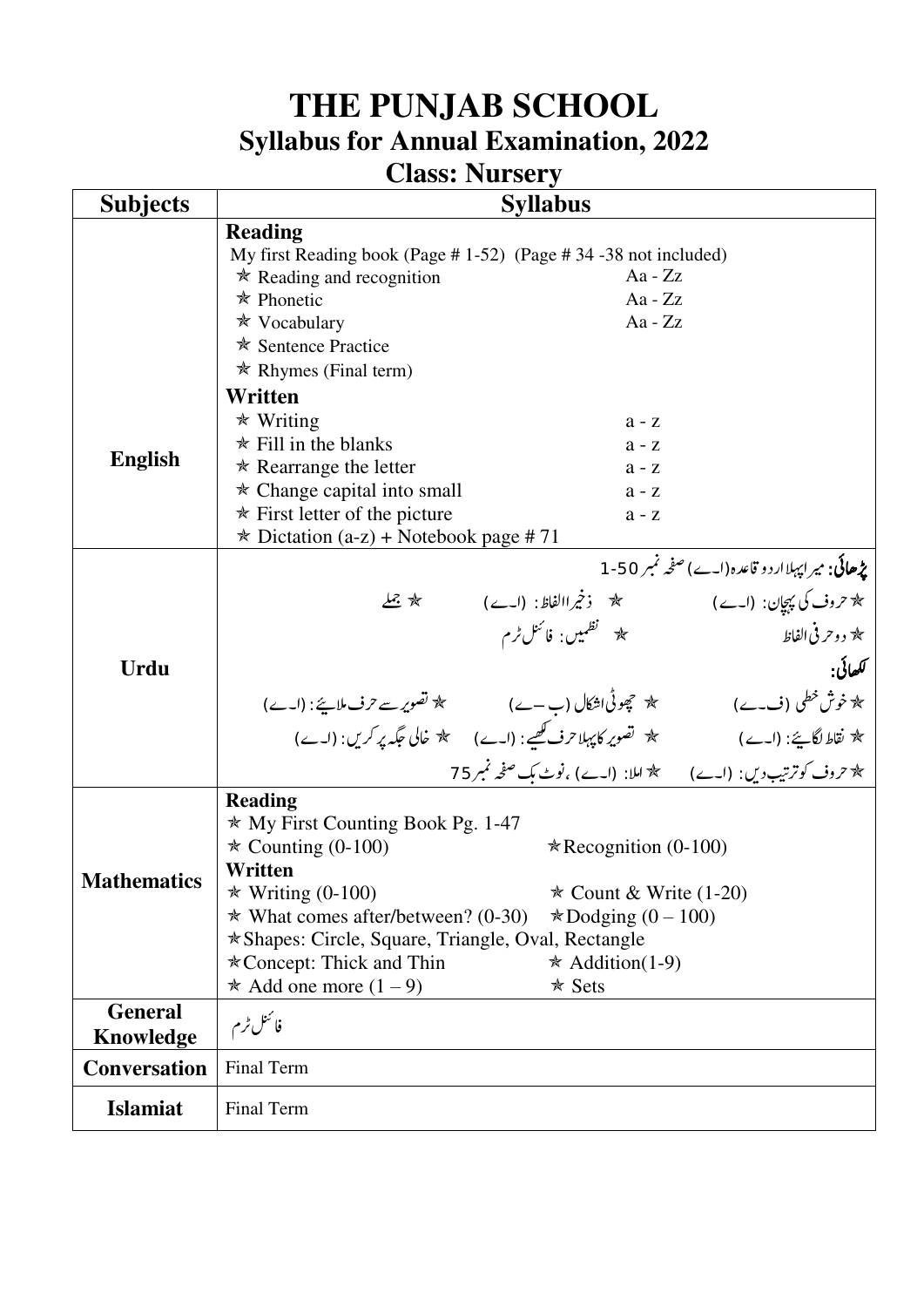# **Class: Prep**

| <b>Subjects</b>                    | <b>Syllabus</b>                                                                                                                                                                                                                                                                                                                                                                                                                                              |  |
|------------------------------------|--------------------------------------------------------------------------------------------------------------------------------------------------------------------------------------------------------------------------------------------------------------------------------------------------------------------------------------------------------------------------------------------------------------------------------------------------------------|--|
| <b>English</b>                     | <b>Reading</b><br>$\star$ My Reading book Prep<br>$\ast$ Page No 26 – 60<br>$\star$ Rhymes (Final term)<br>Written: (Notebook Page 1-65)<br>$*$ My Self<br>$\star$ CVC Words<br>$\ast$ Pictures Name (Noun) $\ast$ Fruits Name<br>* Vegetables Name<br>* Use of is, are, am * Use of he, she, it<br>★ Words Sentences ★ English Writing<br>* Composition Writing (Bus, Parrot, Cat)<br>$\star$ Dictation<br>Note: All work from final term will be included. |  |
| <b>Urdu</b>                        | پڑھائی:<br>  * اردو قاعدہ صفحہ نمبر 54 تا 31<br>* <sup>نظمی</sup> یں: فا <sup>ئن</sup> ل ٹرم<br>لكھائى: (نوٹ بک صفحہ نمبر 1-90)<br>ہ خالی جگہ پُر کریں ہے ہیں ہوڑ - توڑ<br>ہو واحد جمع ہو جملے بنا ہے ہیں رنگوں کے نام ہے کھیں گئی ہیں ہو جسے ہیں ہو<br>ہو خوش خطی ہیں تھیں تخلیقی لکھائی : میر کی ذات اآم<br>کا مذکر مونٹ                                                                                                                                   |  |
| <b>Mathematics</b>                 | Fundamental Textbook of Mathematics, Dodging                                                                                                                                                                                                                                                                                                                                                                                                                 |  |
| <b>General</b><br><b>Knowledge</b> | <b>Final Term</b>                                                                                                                                                                                                                                                                                                                                                                                                                                            |  |
| <b>Islamiat</b>                    | <b>Final Term</b>                                                                                                                                                                                                                                                                                                                                                                                                                                            |  |
| Quran                              | <b>قرآنی قاعدہ :</b> پڑی حرکات ، تنوین<br>  <b>دعائیں۔</b> دو د حدیثیے کی دعا <sub>ن</sub> کھانا کھانے کی دعا، چھینک آنے کی د <u>عا، شکر بہ اداکر نے کی دعا</u>                                                                                                                                                                                                                                                                                              |  |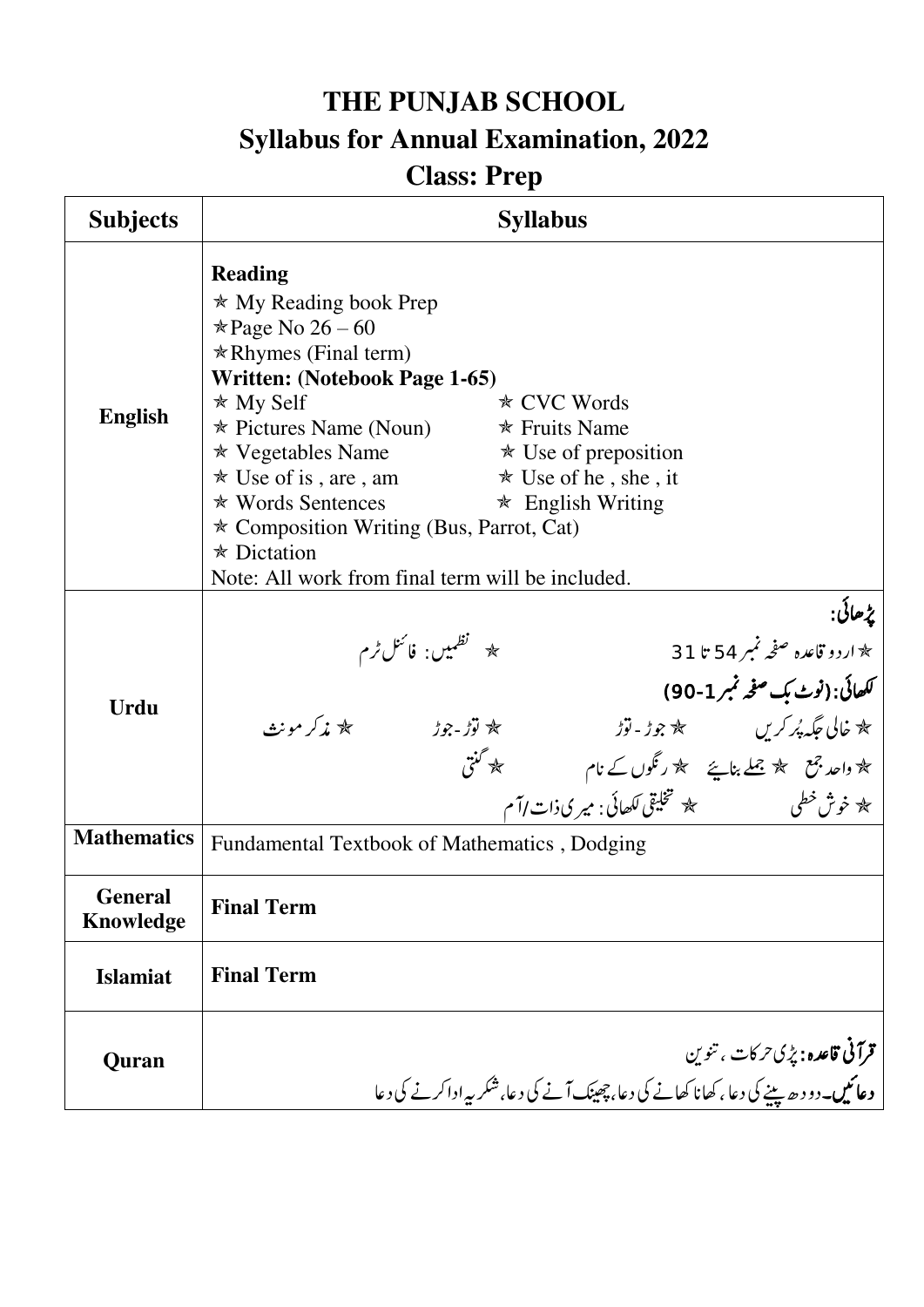# **THE PUNJAB SCHOOL**

## **Syllabus for Annual Examination, 2022**

### **Class I**

| <b>Subjects</b>             | <b>Syllabus</b>                                                                                                                                                                                                                                                                                                                                                                                                                                                                                                                                                                                                                                                                                                                                                                                                                                              |
|-----------------------------|--------------------------------------------------------------------------------------------------------------------------------------------------------------------------------------------------------------------------------------------------------------------------------------------------------------------------------------------------------------------------------------------------------------------------------------------------------------------------------------------------------------------------------------------------------------------------------------------------------------------------------------------------------------------------------------------------------------------------------------------------------------------------------------------------------------------------------------------------------------|
| <b>English</b>              | <b>English Grade 1 (PCTBB):</b> Loud Reading : Reading Units #:5 to 10 (seen),<br><b>Oral communication (conversation):</b> Practice all items of Units# 6,7,8,10<br><b>Teaching Units#6,7,8,10</b> with all exercises, Dictation: Unit # 5 to $10 +$ exercises,<br><b>Sentence Formation:</b> Units# 6,7,8,10+ exercises <b>Handwriting:</b> English Hand writing book<br>Page #8-19, Reading comprehension: practice themes of taught Units#5 to 10,<br><b>Language Focus (Vocabulary Building):</b> practice all items of Units $# 6,7,8,10,$<br>Grammar: Practice all items of Units # 6,7,8,10 and Definitions: Proper Noun and<br>adjective, Writing Skills: Practice all items of Unit#6,7,8,10<br>Note: All the items / contents will be unseen based on the concepts taught in the above<br>mentioned units covering all skills in the Examination. |
| <b>Urdu</b>                 | ارد د کی درسی کی کتاب ( پنجاب کریکولم اینڈ ٹیکسٹ بُک بورڈ ) :   9 تا 15 پڑھائی، سبق نمبر 1 ،13،14 (املا، س/ج، جملے،امشاق)، نظمیں<br>: باغ کې سپر ، دلیں ہمارا پاکستان، نبک بنو نیکی پھیلاو، (امشاق، پڑھائی ) ، کچھ نیالکھیں:مثلّاً آلو، میراوطن پاکستان، باغ کامنظر<br>ورک بک صفحات :   41 تا 70   ، گرامر : فعل ، قفا، نقمی ، تھے، گا، گی، گے کااستعال، حروف اضافت ، سکتہ ، واحد اجمع، مذکر ا مونث،<br>تصویری سر گرمی، تفہیم عبارت، <sup>لفظی</sup> گنتی 1 تا 20،خوش <sup>خطی</sup>                                                                                                                                                                                                                                                                                                                                                                         |
| <b>Mathematics</b>          | $\star$ Counting in figures (100-300) Forward and Dodging<br>$\star$ Counting in Words 0-100<br>$\star$ Tables : 4 and 5 (Forward and Dodging)<br>$*$ Worksheet 1-11<br><b>Mathematics 1B</b><br>$\star$ Unit #3 Measurement (length + Mass) Pg # 2 to 16<br>$\star$ Unit #4 Money Page #18 to 33<br>$\star$ Unit # 5 Time Page # 35 to 45<br><b>Mid Term</b><br>$\star$ Counting in Figures 0-100 + Table of 2 and 3 Forward and Dodging<br>$\star$ Unit 1 : Numbers 0-50 (1-A Page 3-6,12,16,19,21)<br>$*$ Unit 2: Addition within 50 (1-A Page 28, 29, 32, 34, 38)<br>$*$ Unit 3: Subtraction within 50 (1- A Page 43,44,45,49,50,52),<br>$\star$ Unit 4: Positions (1-A Page 57,59,63)<br><b>* Unit 5:</b> Shapes $(1-A \text{ Page } 67,70,71)$                                                                                                         |
| <b>General</b><br>Knowledge | واقفیت عامہ اول :( پنجاب کریکولم اینڈ ٹیکسٹ بُک بورڈ): * باب نمبر 11 ∶ ٹریفک قوانین * باب نمبر 12 ∶ اچھےانحلاق اور عادات * باب نمبر 13<br>: یودےاور جانور € باب تمبر 14 ∶ زمین اور آسان                                                                                                                                                                                                                                                                                                                                                                                                                                                                                                                                                                                                                                                                      |
| <b>Islamiat</b>             | مطالعہاسلام 1:مدیث نمبر3:اِیَّاکُمْ وَالْکَذِبَ تَرْجمہ:پی <i>ارے نِی اِٹَّائِیْہَمْ نےفرم</i> ایا جموٹے سے بچر(صحیحسلم)،مدیث نمبر4: اَلطَّهُوْرُ شَطْرُ الْا ؞ يْمَان<br>ترجمہ : صفائی ایمان کاحِصّہ ہے۔ (صحیح مسلم : 534) ,<br><b>اسباق</b> : قرآن مجید ،اللہ تعالیٰ کے نبی لٹائِلِیٓہِکی کھانے پینے کے آداب ، نماز ، پیارے نبی کے پیارے ساتھی ، صفائی اور پاکیز گی ، سلام کرنے کے آ داب ، حضرت<br>آدم                                                                                                                                                                                                                                                                                                                                                                                                                                                     |
| Quran                       | <b>ناظره</b> : عم باره سورةالناس تاسورةاللھب،دعا: صبح جاگتے وقت کی دعا باتر جمہ ،مخارج : ق تاج، ش، پی، نماز : سورةالانعلاص،قرآني قاعده (صفحه نمبر<br>42+27)، <b>اسباق:</b> حروف مده/ مشق حروف مده/ جائزه حروف مده، حروف لین/مشق لین/ جائزه لین، شد، مشق شد، جائزه شد، حروف مقطعات، مدات، متفرق<br>قواعد ، جائزه متفرق قواعد                                                                                                                                                                                                                                                                                                                                                                                                                                                                                                                                  |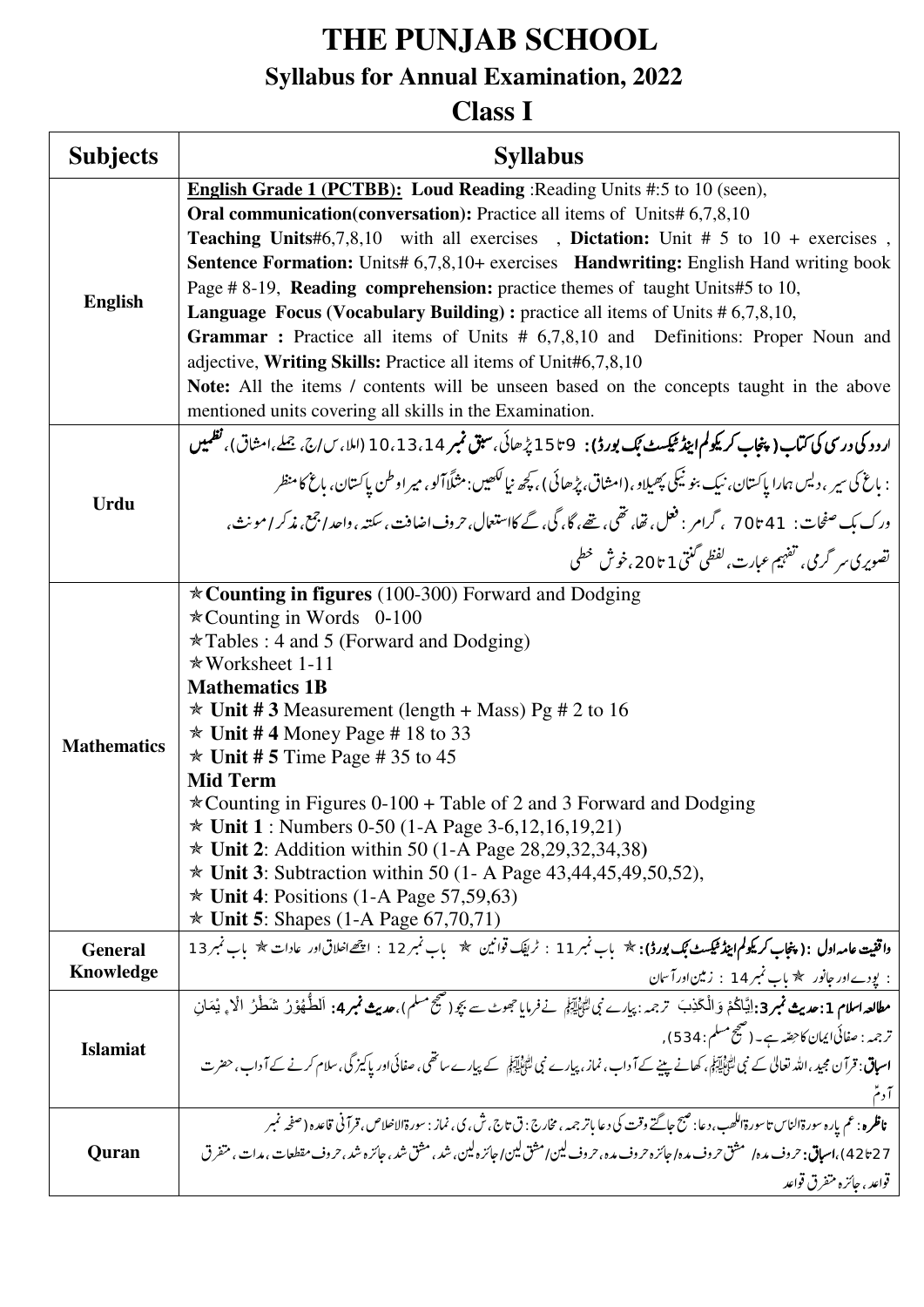### **THE PUNJAB SCHOOL Syllabus for Annual Examination, 2022 Class II**

| <b>Subject</b> | <b>Syllabus</b>                                                                                                                                             |
|----------------|-------------------------------------------------------------------------------------------------------------------------------------------------------------|
|                | English Grade 2 (PCTBB): Loud Reading : Reading Units #:2,6,8 -11 (seen),                                                                                   |
|                | <b>Oral communication (conversation):</b> Practice all items of Units #8-11                                                                                 |
|                | <b>Teaching Units #:8,-11, with all exercises</b> , <b>Dictation:</b> Units #2,6,8-11                                                                       |
|                | <b>Sentence Formation:</b> Unit 8-11 + Exercises, <b>Handwriting:</b> English Handwriting                                                                   |
| <b>ENGLISH</b> | Book Page #11 - 19, Reading comprehension: practice themes of taught                                                                                        |
|                | Units#2,6,8-11, Language Focus (Vocabulary Building): practice all items of                                                                                 |
|                | Units#8 to 11, Grammar: Practice all items of Units#8-11 and Definition:                                                                                    |
|                | Pronoun, Writing Skills: Practice all items of Units# 8-11                                                                                                  |
|                | Note: All the items / contents will be unseen based on the concepts taught in                                                                               |
|                | the above mentioned units covering all skills in the Examination.                                                                                           |
|                | اردو کې در سي کتاب 2( پنجاب کريکولم اينڈ نيکسٹ بک بورڈ13 ، 14 ، 15 ، 16 ، 18 تا 21 (پڑھائی)                                                                 |
|                | <b>اسباق : 18،14 (پڑھائی،لِلا، معانی، جملے، سارج،امشاق میں موجود سر گرمیاں ) سبق: 14 ( صفائی کارتھیں خیال)</b> ،                                            |
|                | س <b>بق: 18</b> (دوسی ہو توایسی ) ، <b>تظمین</b> : ساری د نیاا پناگھر، صبح کی سیر ، (زیانی یا د کریں) (اِملا،امشاق میں موجود سر گرمیاں ،                    |
| Urdu           | (سوالات وجوابات،الفاظ/معاني زباني)                                                                                                                          |
|                | محم <b>ام : فاعل ، مفعول ، فعل , فعل امر و ن</b> هى ، كلمه اور مہمل ، واحد جمع ، م <b>ذ</b> كر مؤنث ،الفاظ متضاد ، <sub>ت</sub> ضا ، تنبي ، تنبے كااستعال , |
|                | ا <b>سباق: آدَ<sup>مل ک</sup>ردرخت لگائیں،ایک سواری بڑی پیاری(ت<sup>قفہ</sup>یم)</b>                                                                        |
|                | <b>لفظی گنتی : 1 تا 40 (تحریری،زبانی) , کچھ نیالکھیں</b> : مثلًا پارک، میرادوست، گلاب کا پھول، تصویر کی جملے وغیر ہ                                         |
|                | خوش خطی، ورک بک صفحات: 9،10، 15 تا 54 با 54 تا                                                                                                              |
|                | <b>Tables: 8-10(Forward + Dodging)</b>                                                                                                                      |
|                | <b>Unit: 3 Fractions</b><br><b>Unit: 4 Measurement</b>                                                                                                      |
|                | Length                                                                                                                                                      |
| <b>Maths</b>   | <b>Mass</b>                                                                                                                                                 |
|                | Capacity                                                                                                                                                    |
|                | <b>Unit: 5 Time</b><br><b>Revision: Book 2A Page No: 52,69,89,94</b>                                                                                        |
|                | واقفیت عامه ِ دوم: ( پنجاب کریکولم اینڈ کیکسٹ بک بورڈ) : ★ باب نمبر 1 :ہاراد طن پاکستان ★ باب نمبر 3 : حقوق دفرائض                                          |
| واقفيت عامه    | * باب قمبر 8: جانور *    باب قمبر 9: زراعت اور مولیثی *   باب قمبر 10: زمینی وسائل کی حفاظت *    باب قمبر 14: دوسر وں کااحترام                              |
|                | ا <b>سباق مطالعہ اسلام 2 ∶ * اللہ</b> جمیں دیکھ رہاہے گلج پیارے نبی حضرت محمہ کتَّائِیاتِیکی گلج – وضو کا طریقہ، نماز                                       |
| اسلاميات       | │ ★ اینی چیزوں کی حفاظت ﴾ غلطیماننا                                                                                                                         |
|                | حديث نبوئي: البرحسن الخلق ترجمہ: (نَيْكَى احْجِي عادتوں كا نام ہے)                                                                                          |
| Quran          | ناظرہ : پارہ نمبر 2 ، آسان تجوید : مخارج 15،16،17 حروف قلقلہ ، نماز : تکبیر تحریمہ تادوسجدوں کے در میان کی دعا                                              |
|                | حفظ د عائمیں : وضو کے بعد کی د عا باتر جمہ نر سر کی تا دوم د عائمیں باتر جمہ (دمرائی) ، اسائے حسنی (20-111)                                                 |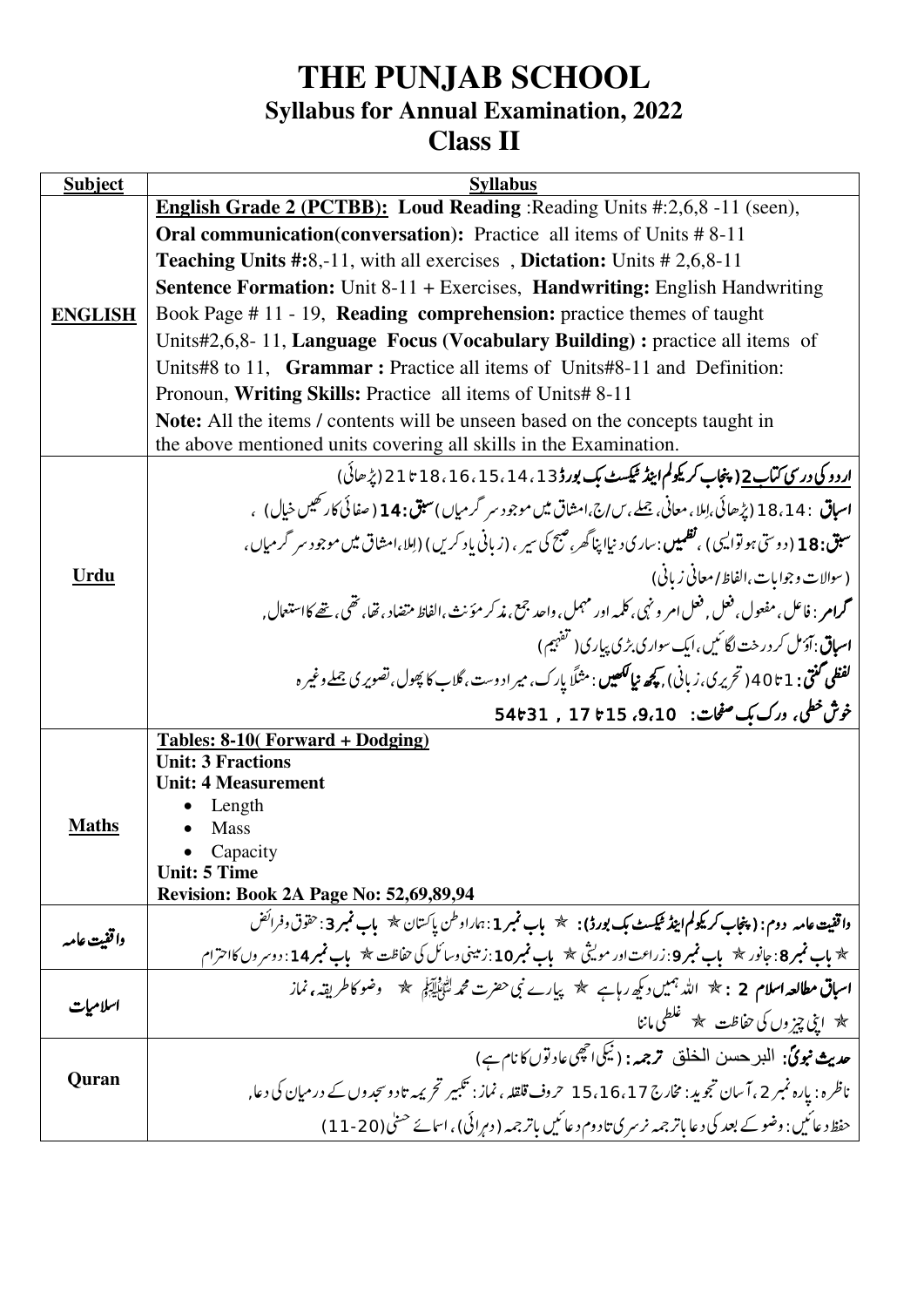**THE PUNJAB SCHOOL** 

# **Syllabus for Annual Examination, 2022**

### **Class III**

| <b>Subjects</b>             | <b>Syllabus</b>                                                                                                                                                                                                                                                                                                                                                                                                                                                                                                                                                                                                                                                                                                                                                                                                                                                                                                                         |
|-----------------------------|-----------------------------------------------------------------------------------------------------------------------------------------------------------------------------------------------------------------------------------------------------------------------------------------------------------------------------------------------------------------------------------------------------------------------------------------------------------------------------------------------------------------------------------------------------------------------------------------------------------------------------------------------------------------------------------------------------------------------------------------------------------------------------------------------------------------------------------------------------------------------------------------------------------------------------------------|
| <b>English</b>              | <b>English Grade 3 (PCTBB): Loud Reading: Reading Units #:2,4,5,6,7,11 (seen),</b><br>Oral communication(conversation): Practice all items of Units #2,5,7,11<br><b>Teaching Units #:</b> 2,5,7,11 with all exercises +Main idea of the poem Unit #2,<br><b>Dictation:</b> Units $#2,4,5,6,7,11$ , <b>Sentence Formation:</b> Units $#2,5,7,11$ + Exercises,<br><b>Reading comprehension:</b> practice themes of taught Units#2,4,5,6,7,11<br><b>Language Focus (Vocabulary Building):</b> practice all items of Unit#2,5,7,11,<br><b>Grammar</b> : Practice all items of Units #2,5,7,11, forms of verbs :20, <b>Translation</b><br>(Urdu in to English): Future continuous tense Writing Skills: Practice of all items<br>of Units#2,5,7,11, Application: urgent piece of work,<br>Note: All the items / contents will be unseen based on the concepts taught in the<br>above mentioned units covering all skills in the Examination. |
| Urdu                        | اُردو کی درسی کتاب  3( پنجاب کریکولم اینڈ ٹیکسٹ بک بورڈ) :<br>اسباق ۵، ۱۶ تا ۱۹، ۲۰، ۲۲ (پڑھائی) اسباق : ۱۴، ۱۵، ۱۸، (پڑھائی،اِملا، معانی، جملے، سارج،امشاق میں موجود سر گرمیاں)،<br>سبق : ١٢ (حضرت خديجة الكبر بي رضي الله تعالى عنهما)، سبق : ١۵ (وه كون نفا؟)، سبق : ١٨ ( ملكه كوبهبار كي سير ) , نظم: ياك وطن ہے<br>پاکستان، قائد اعظم (مرکزی خیال)، نظمیں:    نعت،    پیچے کی دعا  ، ہم نے دیکھاایک روبوٹ      (اِملا، خاص الفاظ،امشاق میں موجود<br>سر گرمیاں ) سکے اردو لفظی گنتی : (اتا •مے) $\downarrow$ آخری پتھے اسلامی مہینوں کے نام، انگریزی مہینوں کے نام<br>* تفہیم عبارت * مضامین : علامہ اقبال   ،    میر اوطن * درخواست برائے ضر وری کام * کہانی : نیکی کا بدلہ<br>گلهه گرامر : حروف جار ،اعراب ، اسم صفت ، بامعنی لفظ کیااقسام ، (کلمه کلام ) ر موز او قاف ،   نه اور ناکااستعال چله خوش خطی                                                                                                                          |
| <b>Mathematics</b>          | Oral Tables: 2-14<br>Unit # 1: Whole Number Page No:3,5,18,26, Unit # 2: Number Operation: Page No:<br>49,68,85,102, Unit # 3 Fractions, Unit # 4 Measurement, Unit # 5 Time,<br>Unit # 6: Geometry: Page No110 and 120, Unit # 7 Data Handling                                                                                                                                                                                                                                                                                                                                                                                                                                                                                                                                                                                                                                                                                         |
| General<br><b>Knowledge</b> | واقفیت عامہ سوم  : پنجاب کریکولم ایپڈ ٹیکسٹ بُک بورڈ :<br>باب نمبر 2: دسائل اوران کی اقسام، باب نمبر 3: قدر تی وسائل کا تحفظٌ ، باب نمبر 7: مسکن، باب نمبر 8: خوراک،<br>باب نمبر 12 : توانائی اور اس کے ذرائع، باب نمبر 15 : قوت اور مشینیں                                                                                                                                                                                                                                                                                                                                                                                                                                                                                                                                                                                                                                                                                             |
| <b>Islamiat</b>             | مطالعه اسلام3:<br>آخرت، حضرت محمه لِتَّألِيَّةٍ (حصه اول، دوم)، حجوٹ سے اجتناب ،حضرت ابراتیمؓ ، پیارے نبی کی پیار کی باتیں، چوری، غیبت، اور بہتان<br>سے اجتناب (پڑھائی) ، حفرت <i>خد پچ</i> ؓ ، رشتے داروں سے <sup>حسن سلوک ، <b>حدیث :</b>   5،4،3</sup>                                                                                                                                                                                                                                                                                                                                                                                                                                                                                                                                                                                                                                                                               |
| Quran                       | ناظرہ پارہ :   3،7،8،5 آسان تجوید : قواعد سبق نمبر 11 ر کو موٹااور باریک پڑھنے کے قواعد ،مخارج : 9تا14 ، سبق نمبر 17 : اقلاب<br>اخفاء کا قاعده ، نماز تکبیر تحریمه تاآخری تشھد کی دعا ،رَبّ اجْعَلَنِیۡ۔۔۔۔۔۔۔۔، صبح وشام کی دعا (بسم الله الزیالايفر۔۔۔۔۔۔) ، منتخب قرآنی ،<br>عر بي الفاظ باتر جمه ،اسمائے حسنی باتر جمه 11 تا 20، نماز سیر ت النبی لٹنی لیکن جفظ دعائمیں (نرسر ی تاسوم) باتر جمه                                                                                                                                                                                                                                                                                                                                                                                                                                                                                                                                     |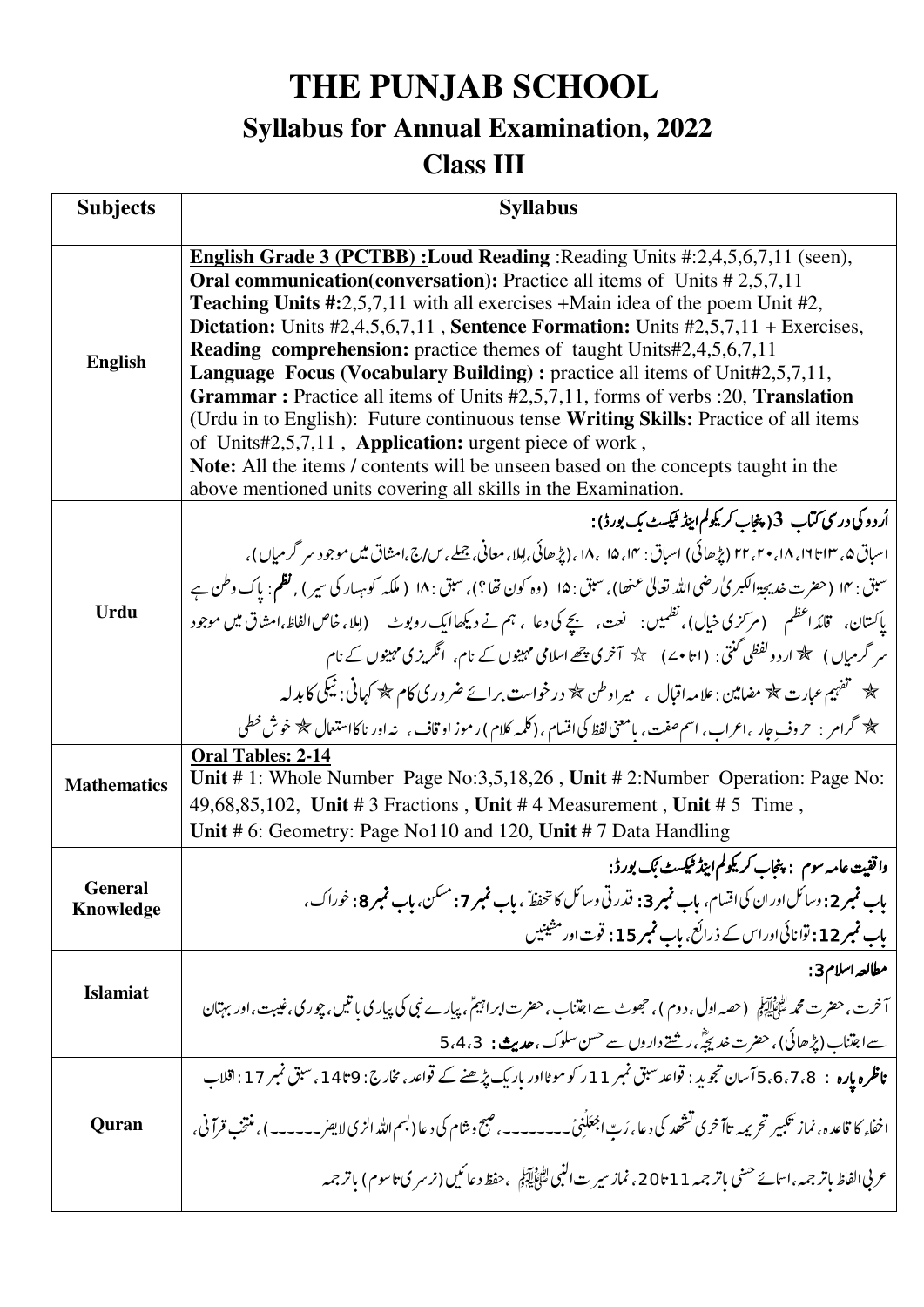#### **Class IV**

| <b>Subjects</b>                 | <b>Syllabus</b>                                                                                                                                                                                                                                                                                                                                                                                                                                                                                                                                                                                                                                                                                                                                                                                                                                                                                                                                                    |  |
|---------------------------------|--------------------------------------------------------------------------------------------------------------------------------------------------------------------------------------------------------------------------------------------------------------------------------------------------------------------------------------------------------------------------------------------------------------------------------------------------------------------------------------------------------------------------------------------------------------------------------------------------------------------------------------------------------------------------------------------------------------------------------------------------------------------------------------------------------------------------------------------------------------------------------------------------------------------------------------------------------------------|--|
| <b>English</b>                  | English Grade 4 (PCTBB) : Loud Reading : Reading Units #:1,3,4,5,9,11(seen),<br><b>Oral communication(conversation):</b> Practice all items of Units #1,3,4,9<br><b>Teaching Units #:</b> 1,3,4,9 with all exercises $+$ Main idea of the poem : Unit #5<br>Dictation: Units #1,3,4,5,9,11 + Exercises, Sentence Formation: Unit #1,3,4,9<br>Exercises, <b>Reading comprehension:</b> practice themes of taught<br>Units#1,3,4,5,9,11, Language Focus (Vocabulary Building): practice all items<br>of Units#1,3,4,9, Grammar: Practice all items of Units #1,3,4,9, forms of verbs<br>:20, Translation (Urdu in to English): Future Indefinite Tense Conversion of<br>Tense: Future Indefinite Tense, Writing Skills: Practice of all items of<br>Units#1,3,4,9, Application: for school leaving certificate<br>Note: All the items / contents will be unseen based on the concepts taught in the<br>above mentioned units covering all skills in the Examination. |  |
| <b>Urdu</b>                     | ار دو کی در سی کتاب 4 :ار د والف( پنجاب کریکولم اینڈ ٹیکسٹ بک بورڈ ) :<br>اردو(الف): نياكمپيوٹر (املا، جملے، سوال نمبر 7،6،5،3،21 ) ، میں كيا بنوں گا (نظم ) (املا، جملے، سوال نمبر 7،6،3،2،1 ) ،زيبا<br>کے پڑوسی (املا جملے،سوال نمبر 9،6،5،3،21) ، باتیں دانا ئی کی (املا، جملے،سوال نمبر 9،8،7،6،3،21) ، رائے کااحترام<br>اردوب:<br>* مضامین : قائدِ اعظمؒ،علامہ اقبالؒ * خط: بنام والدینیچے کی اطلاع * درخواست : بنام ہیڈ مسٹریس جرمانے کی معافی کے لیے * کہانی:<br>جملے سےآغاز (نادیدہ) ,ایماندار لکڑ ہارا ۞ مکالمہ : (نادیدہ) ﴾ ورک بک :ورک شیٹس 12 تا22 ۞ اعراب ۞ دہرائی<br>سر گرمیاں * تفہیم عبارات: 2 ،4 ﴾ لفظی گنتی: 86 تا 100 (ورک بک) * خوش خطی: بمطابق ار دو ورک بک ،اعراب                                                                                                                                                                                                                                                                            |  |
| <b>Mathematics</b>              | <b>Fundamental Textbook of Mathematics:4</b><br>Unit 1: Whole Number and Operation: Page 12,19,21,27,29,30,44,47,51,52,59,60,<br>Unit:2 Factors and Multiples, Unit:3 Fractions, Unit:4 Decimals, Unit:5 Measurement<br>Page No: 76,77,84,90,101 Unit:6 Geometry, Unit:7 Data Handling<br><b>Oral Table: 2 to 16</b>                                                                                                                                                                                                                                                                                                                                                                                                                                                                                                                                                                                                                                               |  |
| <b>Science</b>                  | <b>The Science Factor Book and Workbook 4:</b><br>Unit #1The Human body, Unit #2 The Animal World, Unit #6 Matter and Materials<br>Unit #7 Heat, Light and Sound, Unit #9 Electricity and Magnetism                                                                                                                                                                                                                                                                                                                                                                                                                                                                                                                                                                                                                                                                                                                                                                |  |
| <b>Social</b><br><b>Studies</b> | <u>معاشر ئى علوم پنجاب كريگولم اينڈ ٹیکسٹ ئِک بورڈ :</u><br>باب سوم: ریاست اور حکومت، حکومت کے اعضًا(عناصر ) ، باب چہارم: تاریخ انسانی تہذیب کاآ غاز ، قیام پاکستان میں صوبوں/علاقوں<br>کاکر دار اور پاکستان کی اہم تاریخی شخصیات , ماپ پنجم : موسم اور آب و ہو ا                                                                                                                                                                                                                                                                                                                                                                                                                                                                                                                                                                                                                                                                                                  |  |
| <b>Islamiat</b>                 | <u>اسلامیات 4_(پنجاب کریک</u> ولم ایپڈ ٹیکسٹ بک بورڈ)    آسانی کیابوں پر ایمان ، حقوق اللہ ، ساد گی ، حضرت عثان غنّی ، صفائی کی ضرورت و<br>اہمیت (پڑھائی، معروضی، مختصر سوالات) ،احادیث: 5 تا 5                                                                                                                                                                                                                                                                                                                                                                                                                                                                                                                                                                                                                                                                                                                                                                    |  |
| Quran                           | <b>ناظره یاره</b> :  18تا 18°، حفظ سورةالماعون باتر جمه، فهم القرآن، نمازتر جمه ،ر کوع کی تشیح۔- تشحد (التح <u>یا</u> ت۔۔۔) با ترجمہ،  دعائیں<br>باتر جمہ : سجدہ تلاوت کی دعا، دعائیں ( دہرائی نرسر ی تاجہارم) باتر جمہ،اسائے حسنی (43 تا 65) ،آسان تجوید : سبق 19،20، مخارج :<br>  12-17، دمرائی : مکمل نصاب، دعائمیں باتر جمہ ، نماز                                                                                                                                                                                                                                                                                                                                                                                                                                                                                                                                                                                                                             |  |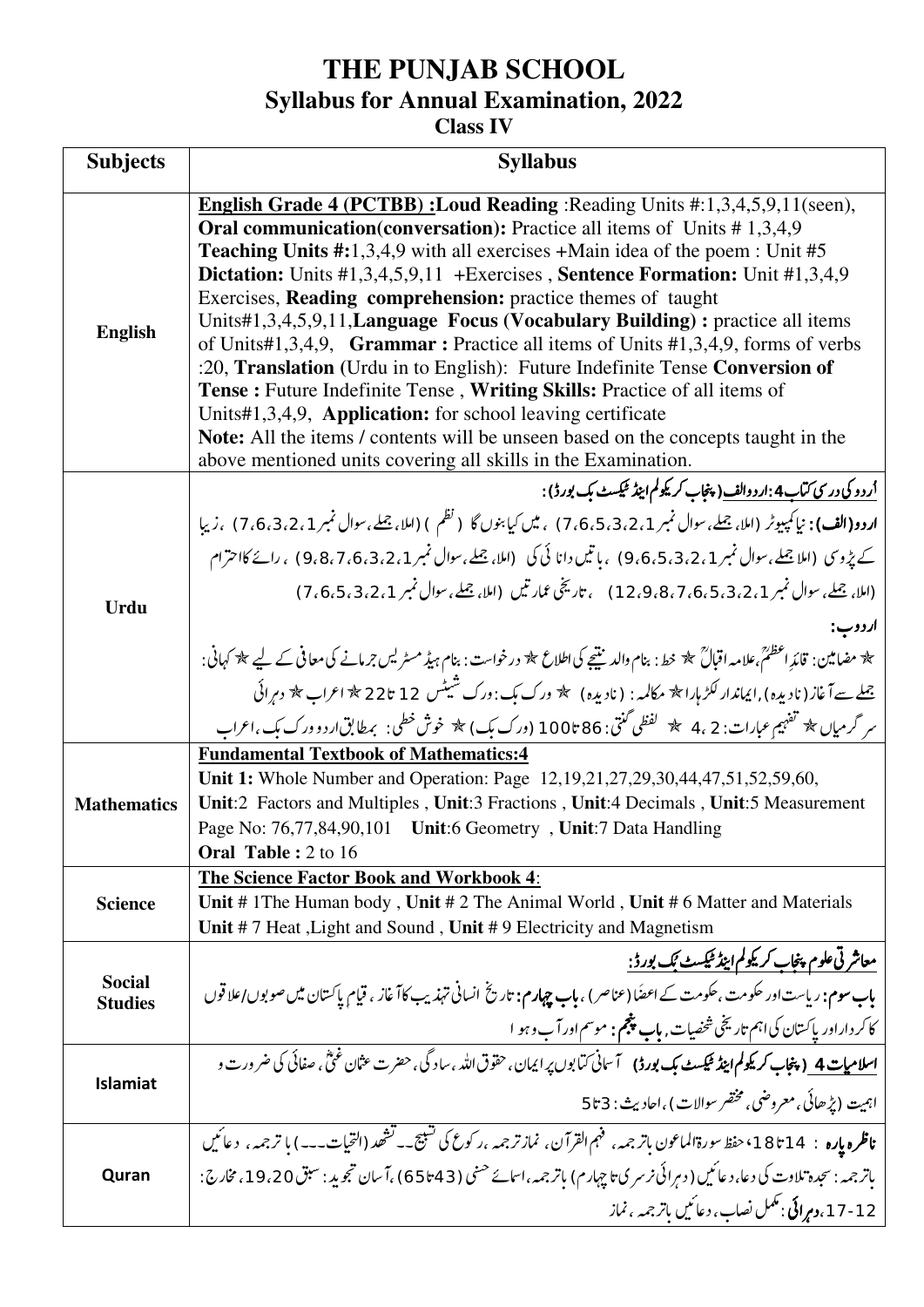**Class V** 

| <b>Subject</b>     | <b>Syllabus</b>                                                                                                                                   |
|--------------------|---------------------------------------------------------------------------------------------------------------------------------------------------|
|                    | English Grade 5 (PCTBB) : Loud Reading : Reading Units #:1,2,3,8,11,13(seen),                                                                     |
|                    | <b>Oral communication(conversation):</b> Practice all items of Units $\#2,3,11,13$                                                                |
|                    | <b>Teaching Units #:</b> 2,3,11,13, with all exercises $+$ Summary of the poem : Unit #2                                                          |
|                    | Dictation: Units #1,2,3,8,11,13 + Exercises, Sentence Formation: Unit #2,3,11                                                                     |
|                    | ,13 +Exercises, Reading comprehension: practice themes of taught                                                                                  |
|                    | Units#2,3,11,13, Language Focus (Vocabulary Building): practice all items of                                                                      |
| <b>English</b>     | Units#2,3,11,13, Grammar: Practice all items of Units #2,3,11,13, forms of                                                                        |
|                    | verbs : 20, Translation (Urdu in to English) &: Conversion of Tenses : Past                                                                       |
|                    | Indefinite Tense, Past continuous Tense, Future Indefinite Tense and Future                                                                       |
|                    | continuous Tense, Writing Skills: Practice of all items of Units#2,3,11,13,                                                                       |
|                    | Application: for attending the wedding ceremony of brother/sister                                                                                 |
|                    | Note: All the items / contents will be unseen based on the concepts taught in the                                                                 |
|                    | above mentioned units covering all skills in the Examination.                                                                                     |
|                    | اُردو کی درسی کتاب 5 ( پنجاب کریکولم اینڈ ٹیکسٹ بک بورڈ ) :اُردو (الف) : نظم : ہم پھول اِک چمن کے ( مفہوم، مرکز ی خیال،امل سوال نمبر              |
|                    | 8،2،1،8،2،1، ) ،رڪيس ميراخيال (املا،جملے،سوال نمبر 8،4،3،2،1)،ايک قديم شہر (املا،سوال نمبر 1،4،3،2،1) ، حسن سلوك                                  |
|                    | (املا،سوال نمبر، 1، 4،3،2، 7)، بے مثل ہے نظام تیرا(املا، جملے،سوال نمبر 1،2،2،1،6) ، اقوالِ زریں(برائے مطالعہ) ، ٹوٹ بٹوٹ کے                      |
| <b>Urdu</b>        | مرغے (مرکزی خیال،امل سوال نمبر 1 ، 2 ، 4 ، 8)                                                                                                     |
|                    | اُردو(ب):                                                                                                                                         |
|                    | * مضامین : * درخواست * کهانیاں * خط * * <b>قواعدوانشاورک بک</b> * ورک شبیٹ نمبر : 17 تا 32   * اعراب                                              |
|                    | $\star$ تفہیم عبارات : 4،5،6 $\star$ خوش خطی $\star$                                                                                              |
|                    | Unit 1: Ex 1.1, 1.6, 1.7; Unit 2: Ex 2.5; Unit 3: Ex 3.2, 3.4, Ex 3.7; Unit 4: Ex 4.2, 4.3,                                                       |
| <b>Mathematics</b> | 4.5, 4.8, 4.11, 4.12; Unit 5: Distance and Time; Unit 6: Unitary Method; Unit 7:                                                                  |
|                    | Geometry; Unit 8: Perimeter and Area; Unit 9: Data Handling<br>(MCQs of each Unit are included)                                                   |
|                    | The Science Factor Book and Workbook 5:                                                                                                           |
|                    | <b>Ch. 3:</b> The Plant World <b>Ch. 6:</b> Food and Diet Ch. 7: Environment <b>Ch. 10:</b> Forces                                                |
|                    | <b>Ch. 11:</b> Electricity and Magnetism, Ch. 9: Heat, Light and Sound Pg. 76-78 (def.                                                            |
| <b>Science</b>     | Conduction, Convection, Radiation), Pg.79,80, Q/A Pg.81, Q/A Pg. 85(Q. 1,3,5), WB. Pg.                                                            |
|                    | 33,35 Ch. 2: The Animal World Pg. 20-28, Q/A Pg. 20,25,28, Q/A pg. 33(Q.3,4,5), WB                                                                |
|                    | Pg. 11, 12, 15                                                                                                                                    |
| <b>Social</b>      | مع <b>اشر تی علوم پنجاب کریکولم اینڈ ٹیکسٹ بُک بورڈ : باب دوم  :</b> ثقافت ( ہمارار <sup>ہ</sup> ن سہن) (ذرائع ابلاغ) ، <b>باب سوم:</b> ریاست اور |
| <b>Studies</b>     | حكومت، ماب جهارم: تاريخ (تهذيبوں كاآغاز) ( پاكستان كى تاريخي شخصيات)                                                                              |
|                    | اسلامیات پنجم: ( پنجاب کریکولم اینڈ میکسٹ بک بورڈ ) :احادیث : آخری تین ( ۲تا۲ ) , ختم نبوت اور اطاعت ر سولؐ , حجمعة المبارک کی فضیلت              |
| <b>Islamiat</b>    | , عيدين (پڑھائی،معروضی ومختصر سوالات) پیثاق مدینہ ,ایفائے عہد ,حضرت علی المرتضیٰؓ (پڑھائی، معروضی ومختصر سوالات)                                  |
|                    | <b>ناظرہ پارہ: 25-30,</b> حفظ سورةالفلق، حصول مدایت اور تفویٰ کی دعا باتر جمہ ، حفظ سورةالناس، نماز : دعائے قنوت باتر جمہ ، درود کے               |
| Quran              | بعد تیسر ی دعا ( باتر جمہ ) ، اسمائے حسی ( 81 تا 99) باتر جمہ، نماز مکمل مع تر جمہ،آسان تجوید سبق 17 (نون ساکن اور تنوین کے جار                   |
|                    | حال) ، سبق نمبر 19 : (رموزاد قاف)،دمړائي:   مسنون دعائيں مع تر جمه ( دېرائي نرسر ي تا پنجم)                                                       |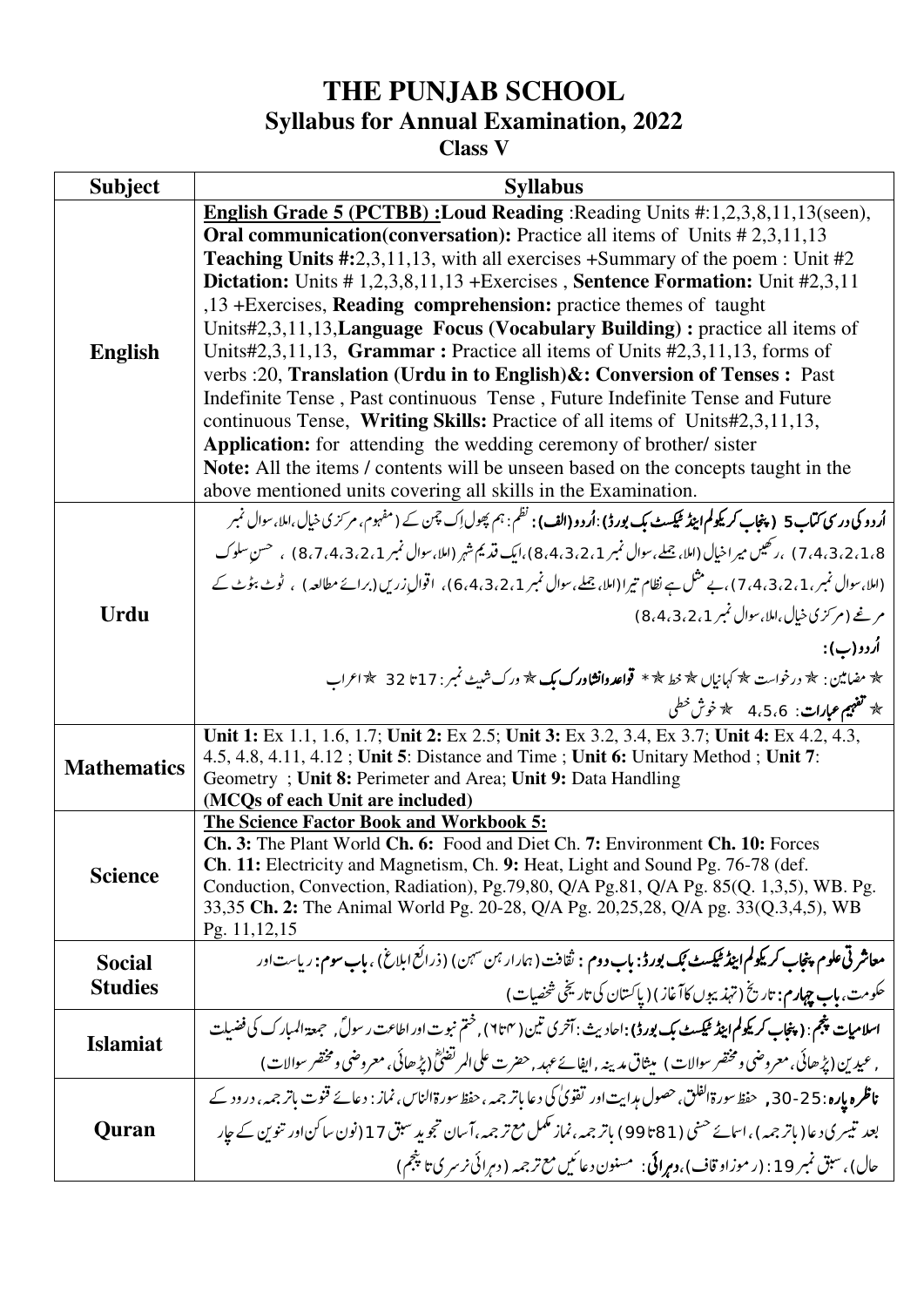### **Class VI**

| <b>Subject</b>              | <b>Descriptions</b>                                                                                                                                                                                                                                                                                                                                                                                                                                                                                                                                                                                                                                                                                                                                                                                                                                                                                                                                                                                                                                                                                                                                                                                                                                                                                                                   |
|-----------------------------|---------------------------------------------------------------------------------------------------------------------------------------------------------------------------------------------------------------------------------------------------------------------------------------------------------------------------------------------------------------------------------------------------------------------------------------------------------------------------------------------------------------------------------------------------------------------------------------------------------------------------------------------------------------------------------------------------------------------------------------------------------------------------------------------------------------------------------------------------------------------------------------------------------------------------------------------------------------------------------------------------------------------------------------------------------------------------------------------------------------------------------------------------------------------------------------------------------------------------------------------------------------------------------------------------------------------------------------|
| <b>English</b>              | New Oxford Modern English Book - 6:<br>Unit 9 "The Wolf Children - I", Unit 10 "The Wolf Children - II"<br>Dictation, word/meanings, Post Reading Activities (Comprehension Passages), Match the Column,<br>MCQs), Dictionary Skills, Ex B, D, Poem "The Way Through the woods"<br>Dictation, word/meanings, Post Reading Activities (Match the Column, MCQs), Summary<br>and Paraphrasing, Dictionary Skills, Ex B, D, Creative Writings: unseen writing prompts.<br><b>English B Grammar Skills 6:</b> Unit 7(A, B, C, E), Unit 18 (A, B, C) Unit 19 (A, C, D),<br>Translation (Urdu to English) Past and Future (Simple, Progressive/Continuous, and Perfect<br>tenses). Conversion: Past and Future (Simple, Progressive/Continuous, and Perfect tenses).<br><b>Story:</b> The Farmer and His Sons, <b>Application:</b> to the principal requesting him/her to hold more co-<br>curricular activities in the school, Essays: i) Wonders of Science ii) My Family Letter: to a friend<br>inviting him/her to spend winter holidays with you. Forms of verbs: seen/unseen All Eng B items<br>shall be seen/ unseen.                                                                                                                                                                                                                 |
| <b>Urdu</b>                 | اُردو در ې کتاب6: اُردوالف:<br>نظم 5 : ہم ایک ہیں ( تشریح، مشقی کام، مرکز ی خیال)، سبق 10 : شخ سعد پؓ کے اقوال ( مشق)، سبق نمبر 15 : انسان اور اس کا ماحول<br>( مشقی، خلاصہ )، سبق نمبر 16 :   محت کی بر کات (   مثق، سلیس)، نظم 17 :   خراب ہے (مثق، مر کز کی خیال)، سبق نمبر 19 :   اسلامی ممالک کی تنظیم<br>(مثق)، سبق نمبر 21 :  زراعت وصنعت ( مثق، خلاصه، سليس)<br>ار د وب:<br>مفیامین، خطوط، درخواستیں، کہانیاں، تفہیم عبارت، ورک بک قواعد وانشا ورک شہیٹ (18-35)، اعراب                                                                                                                                                                                                                                                                                                                                                                                                                                                                                                                                                                                                                                                                                                                                                                                                                                                        |
| <b>Mathematics</b>          | <b>Mathematics 6th (PCTB):</b> Unit #8 Ex 8.1 Q1(i-v, viii, ix), $\overline{Q2(i, ii, iii, iv)}$ Ex 8.2 Q1(i-iv, vi, vii),<br>$Q2(i-iii,y), Q3(i-vi), Q4(i-iv), Q5(i-v), Ex 8.3 Q 1(i-v), Q2(i), Q3(i-iii), Q4(i,ii), Q5(i,ii)$ , Ex 8.4<br>Q1(i-iv,vi), Q2,Q3Ex 8.5 Q1(i,ii,iv,vi), Ex 8.6 Q1(i,ii,v,xiv,xv), Q2,Q3,Q5 Obj Ex 8 Q2,3, Unit 9<br>Ex 9.1 Q1(i-iii,vi) , Q2(i-iv,viii,xii), Ex 9.2 Q1(i-vi), Q5 Obj Ex 9 Q2,3 Unit#10 Ex 10.1 Q1(i-iv)<br>,Q2(i-iv), Ex 10.2 Q1(i-iv), Q3(i-iv), Ex 10.3 Q1(i-v) Q3(i-v), Ex 10.4 Q1(i-iii), Q2(i-ii), Ex 10.5<br>Q1(i-iii), Ex 10.6 Q1-3, Ex 10.7 Q1(iv-vi), Obj Ex 10 Q2,3, Unit # 11 Ex 11.1 Q1(i-ix), Q2,3,4, Ex<br>11.2 Q1 ,Q2(i-iv), Ex 11.3 Q1,2,3, Ex 11.4 Q1(i-vi) ,Q2,3 ,Ex 11.5 Q1(i-viii) ,Q2,3,4 Obj Ex 11<br>Q2,3, Unit # 12 Ex 12. 2 Q 1(i-iv), Q 2(i-iv) Obj Ex 12 Q2,3, Unit # 13 Ex 13.1 Q1, 3,6,7, Ex 13.2<br>Q 1(i-ii) Q2, Ex 13.3 Q1, 2 Obj Ex 13 Q2. Revision: Ex 1. 2 Q1 (A-F), Ex 1.2 Q2 (A-D), Ex 2.4 Q1<br>(i-ix), Q2 (i-v), Q3, Q4, Q5, Ex 3.4 Q1 (i-iv), Q2 (i-iv), Q3 (i, vi, vii), Q4 (i-vi) Ex 3.5 Q1-Q2 (i-iv,<br>ix), Ex 4.2 Q1 (i,ii,v,vi), Q2 (i,iii,v) Q3 (i,iii,v), Q4(iv-vi), Ex 4.3 Q1 (i-xii), Q2 (i-vi), Q3 (i-vi), Ex<br>4.3 Q4 Ex 4.4 (Q2-Q3 i-vi) Ex 4.5 Q3(iv-vi), Ch 5: Ex 5.1 Q1, Q2, Q3, Ex 6.2 Q1 (i-ii), Q2 (i-ii,iv),<br>Q3, Q4, Q5, |
| <b>Science</b>              | Science Fact File 1 (Book & Workbook): Unit 5 Plants and Photosynthesis + W.book, Unit 6<br>Particles+ Workbook, Unit 7 Force and their effects + Workbook, Unit 9: Elements, Compounds, and<br>Mixtures+Workbook Unit 11 Environment Pg 148-154 TUS + W.book                                                                                                                                                                                                                                                                                                                                                                                                                                                                                                                                                                                                                                                                                                                                                                                                                                                                                                                                                                                                                                                                         |
| Geography<br><b>History</b> | Geography 6 (PTBB): Ch: 5 Major Land Features, Ch: 6 Land Features of Pakistan (Plains,<br>Deserts) Ch: 7 World Population (Distribution of Population, Movement of Population), Ch: 8<br>Human Settlements (Settlement, Location and site of a settlement)<br>History 6 (PTBB): Ch: 4 Muslim in South Asia II (Allauddin Khilji, M. Tughlaq, Causes of decline<br>of Delhi Empire), Ch: 5 Socio-Cultural Developments (711-1526 AD) (Sufism and its impacts,<br>Hazrat Data Ganj Bakhsh, Hazrat Khwaja Moeenuddin, Hazrat Baba Farid, Lal Shahbaz Qalandar,<br>Bahauddin Zikriya, Multani, Nizamuddin Auliya, Architecture of Delhi Kings)                                                                                                                                                                                                                                                                                                                                                                                                                                                                                                                                                                                                                                                                                           |
| <b>Islamiat</b>             | نماز کی فضیلت و اہمیت، صداقت ، نماز جناز ہ اور اس کی اہمیت، حضرت علی (پڑھائی، معروضی اور مختصر سوالات ) ، طہار ت و یا کیز گی                                                                                                                                                                                                                                                                                                                                                                                                                                                                                                                                                                                                                                                                                                                                                                                                                                                                                                                                                                                                                                                                                                                                                                                                          |
| Quran                       | ناظره ياره: 5، 6، حفظ: سورة القدر، سبق ١٤: آيت الكرسي (٢٥٥)، سبق ١٨: سورة البقره (آيت ٢٨٥)،<br>سبق ١٩: _سورة البقره (آيت ٢٨٦) ، مسنون د عائيں مع ترجمه ، نماز عمل مع ترجمه                                                                                                                                                                                                                                                                                                                                                                                                                                                                                                                                                                                                                                                                                                                                                                                                                                                                                                                                                                                                                                                                                                                                                            |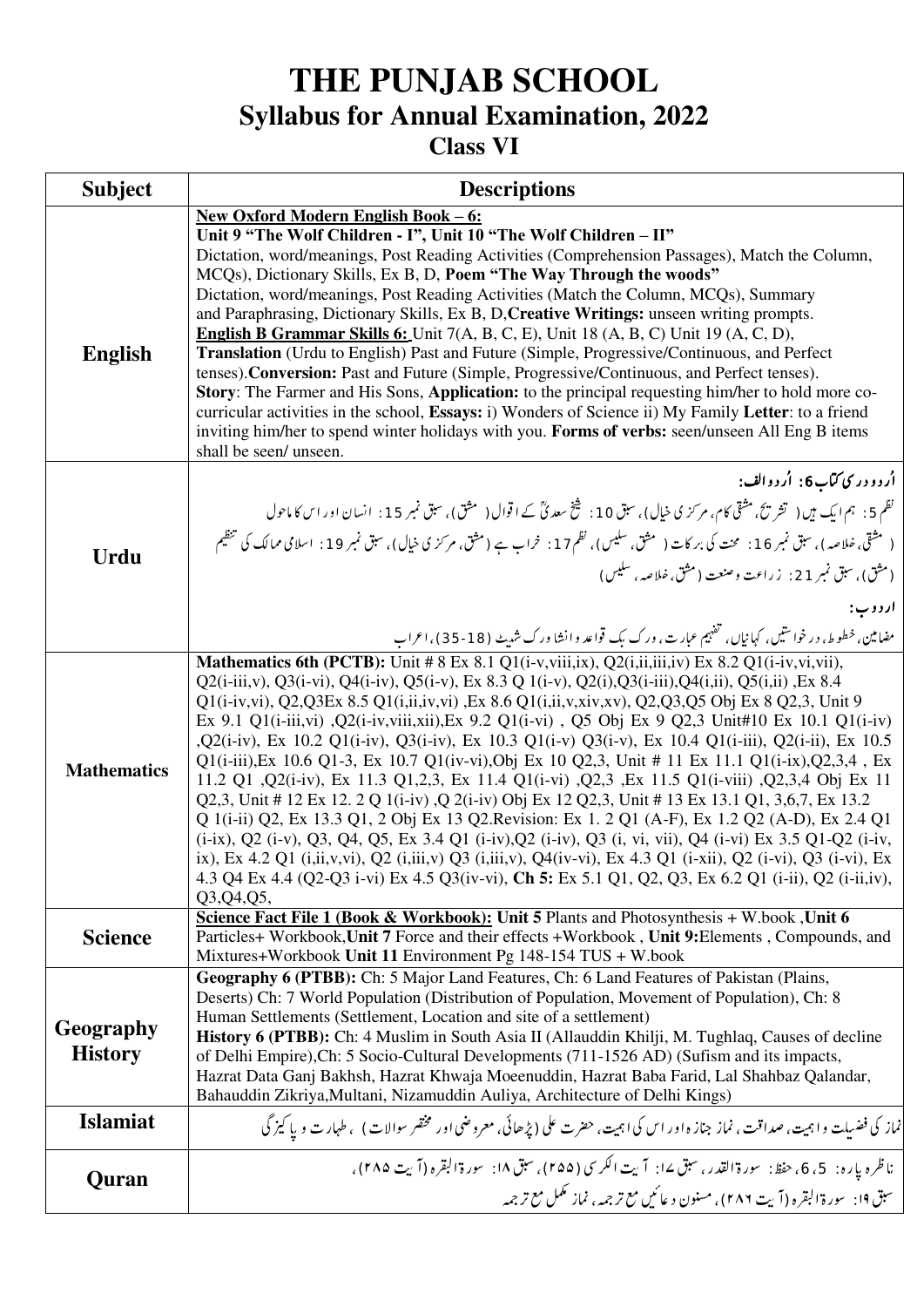# **THE PUNJAB SCHOOL**

### **Syllabus for Annual Examination, 2022**

### **Class VII**

| <b>Subject</b>              | <b>Descriptions</b>                                                                                                                                                                                                                                                                                                                                                                                                                                                                                                                                                                                                                                                                                                                                                                                                                                                                                                                                                                                                                                                                                                                                                                                                                                                                                                                                                                                                                                                                                                                                                                                                                                                                                                                                                                            |  |
|-----------------------------|------------------------------------------------------------------------------------------------------------------------------------------------------------------------------------------------------------------------------------------------------------------------------------------------------------------------------------------------------------------------------------------------------------------------------------------------------------------------------------------------------------------------------------------------------------------------------------------------------------------------------------------------------------------------------------------------------------------------------------------------------------------------------------------------------------------------------------------------------------------------------------------------------------------------------------------------------------------------------------------------------------------------------------------------------------------------------------------------------------------------------------------------------------------------------------------------------------------------------------------------------------------------------------------------------------------------------------------------------------------------------------------------------------------------------------------------------------------------------------------------------------------------------------------------------------------------------------------------------------------------------------------------------------------------------------------------------------------------------------------------------------------------------------------------|--|
| <b>English</b>              | New Oxford Modern English Book 7: Unit 6 (The Machine Stops), Unit7 (The Story of Keesh), Unit 8 (The<br>Lumber-Room), Dictation (ii) Words / Meanings (iii) Post Reading Activities (Comprehension Passages (two from<br>each unit), Match the Column, MCQs etc.), Dictionary Skills, Exs. B, D are included.<br>Poems: The Daffodils, London Summer Morning i) Dictation (ii) Words / Meanings (iii) Post Reading Activities<br>(Match the Column, MCQs etc.) Exs. B, D, Summary / Paraphrasing are included). Comprehension Passages +<br>Worksheet on Noun Phrases, Creative Writing: Three Writing Prompts Reading Unit# 11 (The Hitch-Hikers)<br>(Reading + Dictation),<br>Grammar Skills 7: Unit 14 (A, B, E, F), Unit 15 (A, C, E), Unit 17 (A, B, E), Unit 18 (A, B, D), Unit 19 (A, C, D,<br>F) Unit 20 (A,B,C,F1) (b) Major Aspects of Grammar: Prepositions, Transitional Devices, Affirmative and<br>Negative Sentences, Imperative Sentences, Conditional Sentences, Active and Passive Voice (c)Translation: (Urdu<br>to Eng) All Present, Past and Future Indefinite, Continuous and Perfect Tenses. Conversion of Tenses: All<br>Present, Past and Future Indefinite, Continuous and Perfect Tenses. (d) Letters: (1) To friend for loan of a camera<br>.2. To father seeking permission to go on eight days study tour with your class. (e)Applications: (1) To the Principal<br>for improving the standard of canteen. 2.To the Principal to arrange an educational trip. (f)Story: The Hare and the<br>Tortoise_Three Friends and a Bag of Gold. (g)Essays: (i) My Hobby (ii) Science And Technology (iii) Role of<br>Media<br>Forms of Verbs: (seen/ unseen)<br>Note: Applications and letters from class V to VIII will be done on the standard pattern. All the reading |  |
|                             | comprehensions, translation and creative writing related items shall be unseen/ seen.                                                                                                                                                                                                                                                                                                                                                                                                                                                                                                                                                                                                                                                                                                                                                                                                                                                                                                                                                                                                                                                                                                                                                                                                                                                                                                                                                                                                                                                                                                                                                                                                                                                                                                          |  |
| Urdu                        | ا <b>ُردوکی درسی کتاب: 7 ( پنجاب کریکولم اینڈ ٹیکسٹ بک بورڈ)</b> : <b>درسی کتاب کے اسباق:</b> پڑھائی،املا،امشاق،خلاصہ ،سلیس، نظم کی تشر ت <sup>ح</sup> اور مرکز کی خیال<br>سبق: آداب معاشرت (خلاصہ ، مثق ) ، نظم: سفر ہورہاہے(تشریح،مرکزی خیال، مثق)، سبق: تحریک پاکستان میں خواتین کاکردار (مثق، سلیس)<br>،سبق: یوم دفاع پاکستان (مشق،خلاصہ )،سبق : ہے زندگی کامقصد اوروں کے کام آنا ( مشق،خلاصہ ،سلیس) ،سبق زراعت کیاہیت ( مشق) ، نظم: قائداعظم                                                                                                                                                                                                                                                                                                                                                                                                                                                                                                                                                                                                                                                                                                                                                                                                                                                                                                                                                                                                                                                                                                                                                                                                                                                                                                                                              |  |
|                             | (تشریح،مر َرُی خیال، مثق)<br>۔<br><b>اُردو(ب) :</b> ﴿ مضامین ﴾ خطوط ۞ کہانیاں ۞ درخواستیں ۞ قواعد وانشاورک بک، ورک شیٹ نمبر19 تا 55 ﴾ تفہیم عبارات<br><del>*</del> اعراب شامل نصاب فا <sup>ئمن</sup> ل ٹرم                                                                                                                                                                                                                                                                                                                                                                                                                                                                                                                                                                                                                                                                                                                                                                                                                                                                                                                                                                                                                                                                                                                                                                                                                                                                                                                                                                                                                                                                                                                                                                                     |  |
| <b>Mathematics</b>          | <b>Mathematics 7(PCTB):</b> Unit # 1 Ex 1.2 Q # 1(i), Q # 2(i), Q # 6(i), Q # 7(i), Ex 1.3 Q # 1(i),<br>$Q \# 2(i)$ , $Q \# 3(i)$ , Ex 1.4 $Q \# 1(iv)$ , $Q \# 4(i)$ , $Q \# 6(i)$ ; { <b>H.W</b> Ex 1.2 $Q \# 1(i, iii)$ , $Q \# 2(ii$ <sub>1</sub> iv),<br>$Q#6(ii)$ , $Q#7(ii)$ , Ex 1.3 $Q#1(ii)$ , $Q#2(ii)$ , $Q#3(iv)$ , $Q#6$ Ex 1.4 $Q#1(v,vi)$ , $Q#4(ii)$ ,<br>$Q \# 6$ (ii), $Q \# 7$ }; Unit $\# 2$ Ex 2.2 $Q \# 1$ (i, viii), $Q \# 2$ (v), $Q \# 3$ (i, vii) Ex 2.3 $Q \# 1$ (i, xii), $Q \# 2$ (i),<br>$Q \# 3(i,iii)$ , $Q \# 4(i)$ ]; { <b>H.W</b> : Ex 2.2 $Q \# 1(ii \ y)$ , $Q \# 2(i,ii)$ , $Q \# 3(ii,iii)$ Ex 2.3 $Q \# 1(ii \ xi)$ ,<br>Q # 2(ii,iii), Q # 3(ii), Q # 4 (ii_v)] [ Unit # 4 Ex 4.1 Q # 1(i), Q # 2(i), Q # 3(iv), Q # 4(iv),<br>Ex 4.2 Q # 1(iii,xii), Q # 2(i) Ex 4.3, Q # 1(i,xii), Q # 2(i,vi), Ex 4.4 Q # 1(iv), Q # 2(vi), Q # 3<br>$(i,vi,x)]$ ; {H.W: Ex 4.1 Q # 1(ii_vi), Q # 2(ii_vi), Q # 3(ii_iv), Q # 4(i,ii), Ex 4.2 Q # 1<br>(v,vii,viii,ix), Q # 2(v,vi) Ex 4.3 Q # 1(ii_vii), Q # 2(ii,iii), Ex 4.4 Q # 1(v_vii), Q # 2(iii,iv),<br>Q # 3(ii,iii)}; Unit # 7 Ex 7.1 Q # 1(i), Q 3 Ex 7.2, Q1(i, vi), Q # 6, Ex 7.3 Q # 2, 4;<br>Unit # 8 Ex 8.1-8.8; Unit # 9 Ex 9.1, Ex 9.2 Q # 1, 3, 6, 7, 8]; Unit # 10 Ex 10.1, Ex 10.3 Q # 2, 5,<br>6, Ex 10.4 Q # 1, 4, 5]; Unit # 11 Ex 11.1 Q # 3, 4, Q # 6(d,e,f) Ex 11.2 Q # 1, Q # 2 (I,iii), Q#5;<br>Ex 11.3, Ex 11.4 Q $\#$ 2-6 (Review Exercise Q 2 & 3 of each unit are included)                                                                                                                                                                                                                                                                                                      |  |
| <b>Science</b>              | Science Fact File 2 (Book & Workbook): Ch. 8: Respiration Pg. 96-98 Ch. 9: Acids and Alkalis<br>Ch. 10: Light Ch. 11: Transport in Humans Ch. 2: Plants and their systems Pg. 14-22, 25-27, WB<br>Pg. 12-16 Ch. 3: The Periodic Table Pg. 34-36, Def. Ionic and Covalent bond, WB Pg. 18-21                                                                                                                                                                                                                                                                                                                                                                                                                                                                                                                                                                                                                                                                                                                                                                                                                                                                                                                                                                                                                                                                                                                                                                                                                                                                                                                                                                                                                                                                                                    |  |
| Geography<br><b>History</b> | Geography: Ch:8 Mining and Power, Ch:9 Industry, Ch:10 Trade, Ch:11 Transportation<br>History: Ch: 3 Mughal Empire: Socio- Cultural Conditions (Only Work Book), Ch: 4 Mughal<br>Empire: Disintegration (Only Work Book), Ch:5 Mughal Empire: Ascendancy of the British                                                                                                                                                                                                                                                                                                                                                                                                                                                                                                                                                                                                                                                                                                                                                                                                                                                                                                                                                                                                                                                                                                                                                                                                                                                                                                                                                                                                                                                                                                                        |  |
| <b>Islamiat</b>             | <b>اسلامیات ت<sup>فقتم</sup> : (پنجاب کریکولم اینڈ ٹیکسٹ بک بورڈ) :</b> حفظ وترجمہ دعارب اشرح لی ، زکوة : فضیلت اور معاشر تی ابیت، غزوہ تبوک(پڑھائی،معروضی و<br>مختصر سوالات) ،حقوق العباد , 5 : وصال , سخاوت کی فضیلت اور لجل کی مذمت , میانه _روی , صلاح الدین ایوٹی (پڑھائی , معروضی و مختصر سوالات )                                                                                                                                                                                                                                                                                                                                                                                                                                                                                                                                                                                                                                                                                                                                                                                                                                                                                                                                                                                                                                                                                                                                                                                                                                                                                                                                                                                                                                                                                       |  |
| Quran                       | ناظره بإره فمبر: 13 تا15، حفظ: سورة الفاله عة، 3 : درسي كتاب، 4: سبق نمبر 5: سورةاللهب، 5: سبق نمبر 6: سبق نبر 8: سورةالحشر آيت<br>22-24: سېق نمبر 16: سورةالنوراً يت : 28-27، زياني: نماز : نمكمل مع ترجمه، مسنون د عائيل مع ترجمه                                                                                                                                                                                                                                                                                                                                                                                                                                                                                                                                                                                                                                                                                                                                                                                                                                                                                                                                                                                                                                                                                                                                                                                                                                                                                                                                                                                                                                                                                                                                                            |  |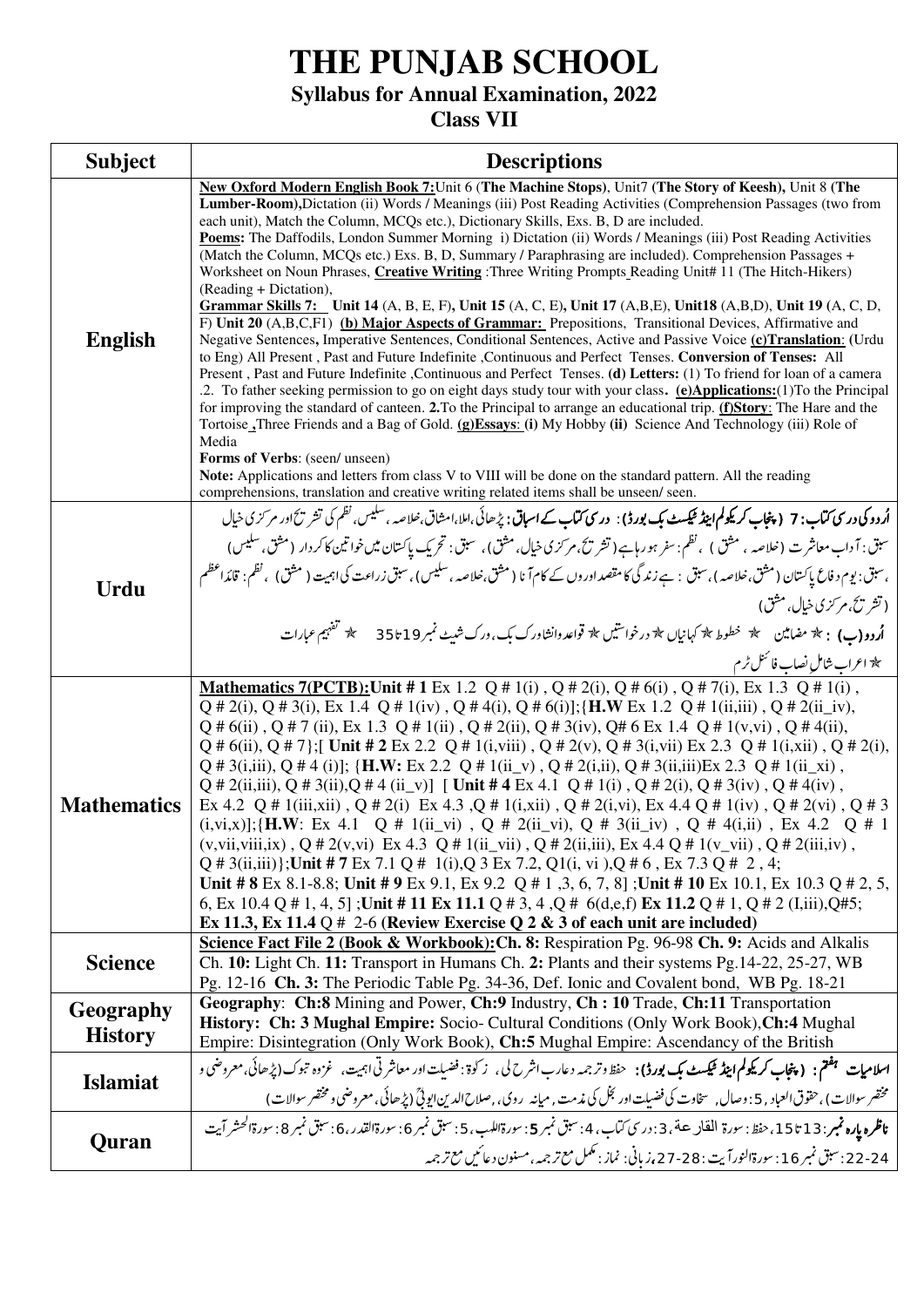### **Class VIII**

| <b>Subject</b>        | <b>Descriptions</b>                                                                                                                                                                                                                                                                                                                                                                                                                                                                                                                                                                                                                                                                                                                                                                                                                                                                                                                                                                                                                                                                                                                                                                                                                                                                                                                                                                                                                                                                                                                                                                                                                                                                                          |  |
|-----------------------|--------------------------------------------------------------------------------------------------------------------------------------------------------------------------------------------------------------------------------------------------------------------------------------------------------------------------------------------------------------------------------------------------------------------------------------------------------------------------------------------------------------------------------------------------------------------------------------------------------------------------------------------------------------------------------------------------------------------------------------------------------------------------------------------------------------------------------------------------------------------------------------------------------------------------------------------------------------------------------------------------------------------------------------------------------------------------------------------------------------------------------------------------------------------------------------------------------------------------------------------------------------------------------------------------------------------------------------------------------------------------------------------------------------------------------------------------------------------------------------------------------------------------------------------------------------------------------------------------------------------------------------------------------------------------------------------------------------|--|
| <b>English</b>        | New Oxford Modern English Book 8 Unit#5 (Dreaming of the Dawn Wall) Unit #8<br>(B.Wordsworth) (i) "Reference to the context" is excluded from the exs. of all Textbook units.<br>(ii) Dictation & only Exs. A, B, D are included (iii) Words / Meanings from prescribed units<br>Unit 7 Poem: Going For Water (i) "Reference to the context" is excluded from the exs. of the poem<br>(ii) Dictation & only Exs. A, B, D are included (iii) Words / meanings from prescribed units<br>(iv)Summary and Paraphrasing, Creative Writing: Two Writing Prompts<br>Grammar Skills: Unit 18 (A,B,D,E), Unit19(A,B,C,D), Unit 20 (A,B,D), Unit 21 (A,C,D,E)<br>(b) Major Aspects of Grammar: Phrases, Clauses & Sentences, Main Clauses and Subordinate<br>Clauses, Simple, Compound and Complex Sentences, Active & Passive Voice.<br>(c)Translation (Urdu to Eng.) All Future Tenses (20 sentences from each tense $+20$ sentences as<br>Active Voice H.W through worksheets)<br>(d) Practice of Reading Comprehension: From English Grammar & Composition for Class IX<br>& X PCTBB: Comprehension passages: $4,5,7,9,13$ (unsolved)<br>(e) Letters: (1) To your father asking him about the health of your mother. (2) To your friend inviting<br>him/her to spend winter vacation with you.(f)Stories: (1) Union is Strength (2) Kindness of Rasool<br>(P.B.U.H)(g)Essays: (i) My Ambition (ii) A Rainy Day , (h)Active and Passive Voice: All Future<br>Tenses (5 sentences each), (i)Translation: (Urdu to English) All Present, Past and Future Tenses<br>(ii) Active & Passive Voice: All Present, Past and Future Tenses<br>Note: All translation and creative writing related items shall be unseen/seen. |  |
| <b>Urdu</b>           | و <b>ری کتاب کے اسباق :</b> . ہاکی (پڑھائی اور معروضی ) ، پاکستان کے موسم ( مثق ، تشر تحاقتباس خلاصہ ، نظم ریل کاسفر ( تشر تح ، مر کری خیال ، مثق ) ،<br>حضرت عمر بن عبدالعزيز ( مثق، تشر تح،اقتباس،خلاصه )، ملى وحدت ( مثق، تشر ت $5$ اقتباس،خلاصه )،خواتنين كامقام اوران كے حقوق ( مثق، تشر ت $5$ اقتباس،<br>خلاصه )، نظم لااله الاالله ( تشر تحَ، مر كز ي خيال، مثق) ، مناظر پاكستان ( مثق ، تشر تحَ اقتباس،خلاصه )<br>اُردو (ب)<br>پھ مضمون پھر خط پھر درخواست چھ کہانیاں ،مکالمہ ، گرامر ورک شبیٹ : 26- 13، تفہیم عبارت ، چھ اعراب : شامل نصاب فائش ٹرم                                                                                                                                                                                                                                                                                                                                                                                                                                                                                                                                                                                                                                                                                                                                                                                                                                                                                                                                                                                                                                                                                                                                                 |  |
| <b>Mathematics</b>    | <b>Book-8:</b> Unit # 6 Ex 6.1 to Ex 6.7; Ex 6.8 Q1 (ii,iv,v), $Q(2,3,5)$ ; Ex.6.9Q1(ii,iv,vi)<br>$Q2(ii,iv,vi), Q3(ii,iv,vi);$ Ex 6.10 Q1 to Q6.<br><b>PCTB Book-9:</b> Unit #1, Unit #8 Ex.8.1, Ex.8.2Q3, Review Ex.8 Q(1-4) Unit #9, Unit #15 Statement<br>of theorem 15.1.1 and 15.1.2; Ex.15 and Review Ex.15, MCQs in Review Exercises of included units.                                                                                                                                                                                                                                                                                                                                                                                                                                                                                                                                                                                                                                                                                                                                                                                                                                                                                                                                                                                                                                                                                                                                                                                                                                                                                                                                              |  |
| <b>Science</b>        | <b>Science 8 (PCTB):</b> Ch:1(Human Organ System)Ch:3 (Biotechnology),Ch: 4 Air Pollutants and<br>their effects(pg 43-54), Ch:1 Physics IX (Physical quantities and measurements) Excluding vernier<br>calliper and screw guage, Ch: 5 Chemistry IX (Physical States of Matter) Ch: 1 Bio IX (Introduction<br>to biology), Comp IX Ch #5 (Web Designing)                                                                                                                                                                                                                                                                                                                                                                                                                                                                                                                                                                                                                                                                                                                                                                                                                                                                                                                                                                                                                                                                                                                                                                                                                                                                                                                                                     |  |
| <b>Social Studies</b> | مطالعہ پاک <b>سان9: ( پنجاب کریکولم اینڈ ٹیکسٹ بک بورڈ):</b> پاپ نمبر 1 (مکمل)،  پاپ نمبر 2 ( تحریک پاکستان کا پس منظر تا پہلے وزیراعظم کی حیثیت سے<br>لیاقت علی خان کی خدمات اور کار نامے )                                                                                                                                                                                                                                                                                                                                                                                                                                                                                                                                                                                                                                                                                                                                                                                                                                                                                                                                                                                                                                                                                                                                                                                                                                                                                                                                                                                                                                                                                                                 |  |
| <b>Islamiat</b>       | <u>اسلام<b>یات برائے جماعت ہشتم: ( پنجاب کریکولم اینڈ ٹیکسٹ بک بورڈ) :   اسباق :انداز گفتگو، کارو بار میں دیانت ، جج اور اسکی عالم گیریت ،امر بالمعروف و نہی عن</b></u><br>المنكر ، محمه بن قاسم (پڑھائی، معروضی ومختصر سوالات ) ,   احادیث : ا_من صام رمضان و قامه ایماناواحتسا با______ ، ٢_ للصائم فرحتان فرحة ______ ، ٣_<br>من جج البيت فقضى مناسكه وسلم المسلمون من لسانه _____ من اغسرت قدماه في سبيل الله حريمه الله على النار                                                                                                                                                                                                                                                                                                                                                                                                                                                                                                                                                                                                                                                                                                                                                                                                                                                                                                                                                                                                                                                                                                                                                                                                                                                                       |  |
| Quran                 | ناظره ياره:  21 تا25، حفظ سورة لتكاثر, ترجمه : سورةالحجرات مكمل مع تمارين، سورة لقمان آبات نمبر 1951، سورةالواقعه آيت نمبر 38 مع تمارين<br>حديث باتر جمه : ىبىباب المصلع فيبوق و قتاله كخو , عنوان : حقوق مسلم ، نماز مكمل مع ترجمه , مسنون دعائيں مع ترجمه                                                                                                                                                                                                                                                                                                                                                                                                                                                                                                                                                                                                                                                                                                                                                                                                                                                                                                                                                                                                                                                                                                                                                                                                                                                                                                                                                                                                                                                  |  |